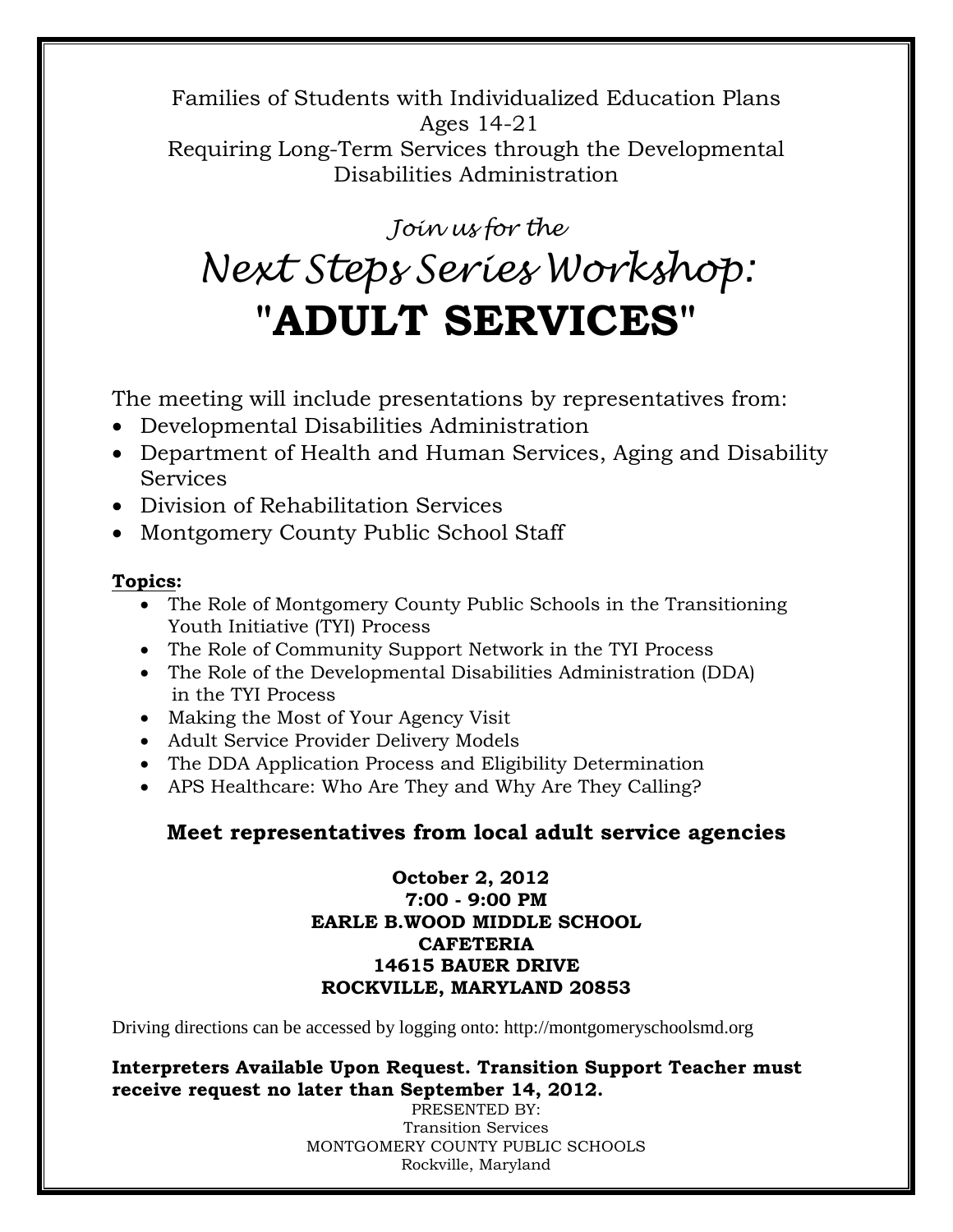## Families of Students with Individualized Education Plans Ages 14-21

Planning to Attend Community College, Earn an Associate's Degree, Transfer to a Four-Year College or University, Enter the Job Market, or Enhance Life Through Enrichment Experiences Upon Exiting High School

### *Join us for the*

## *Next Steps Series Workshop:*  **"MONTGOMERY COLLEGE NIGHT"**

The workshop will include presentations from Montgomery College faculty about the following:

- General Information and Overview of Disability Support Services at Montgomery College
- Credit Programs: Academic Course and Program Review
- Non-Credit Programs: Graduate Transition Program, Challenge Program, Continuing and Adult Education, Pathways and American English **Proficiency**
- Self-Disclosure
- Life-Long Learning Opportunities

## **OCTOBER 16, 2012 7:00-9:00 PM**

#### **EARLE B. WOOD MIDDLE SCHOOL CAFETERIA**

#### **14615 BAUER DRIVE ROCKVILLE, MARYLAND 20853**

Driving directions can be accessed by logging onto: http://montgomeryschoolsmd.org

**Interpreters Available Upon Request. Transition Support Teacher must receive request no later than October 2, 2012.**

#### **PRESENTED BY: Transition Services MONTGOMERY COUNTY PUBLIC SCHOOLS Rockville, Maryland**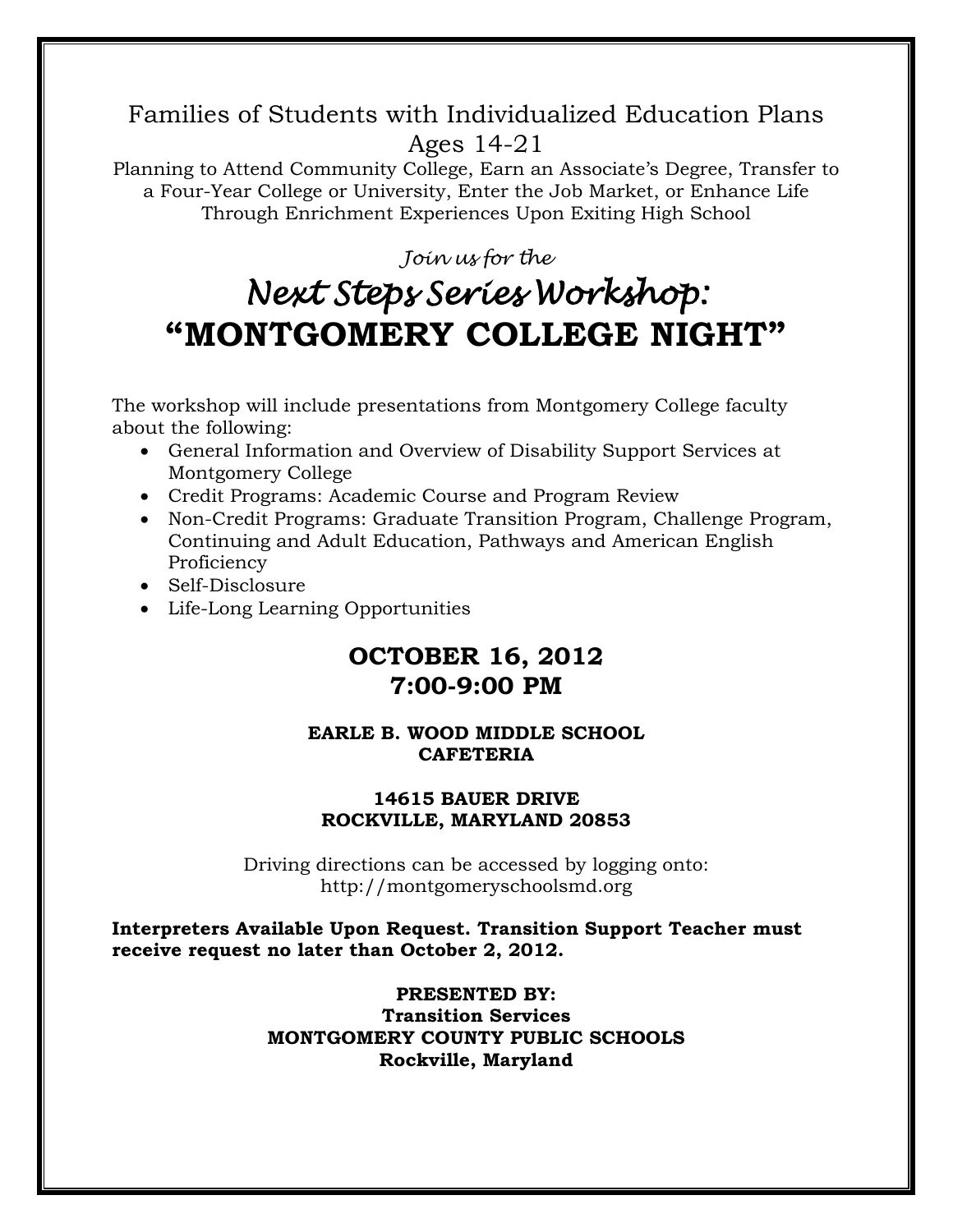Families of Students with Individualized Education Plans Ages 14-21

## *Join us for the Next Steps Series Workshop:*   **"Postsecondary Education"**

The meeting will include the following presentations:

- Connecting with Disability Services at the College Level
- Postsecondary Education: Facts You Should Know
- Making it on Your Own: Independence!
- Postsecondary Options for Students with Intellectual Disabilities

## **NOVEMBER 13, 2012**

**7:00 - 9:00 PM Earle B. Wood Middle School Cafeteria 14615 Bauer Drive Rockville, Maryland 20853**

### **Driving directions can be accessed by logging onto: http://montgomeryschoolsmd.org**

**Spanish and Sign Interpreters Available Upon Request. Transition Support Teacher must receive request no later than October 26, 2012.**

> PRESENTED BY: Transition Services MONTGOMERY COUNTY PUBLIC SCHOOLS Rockville, Maryland